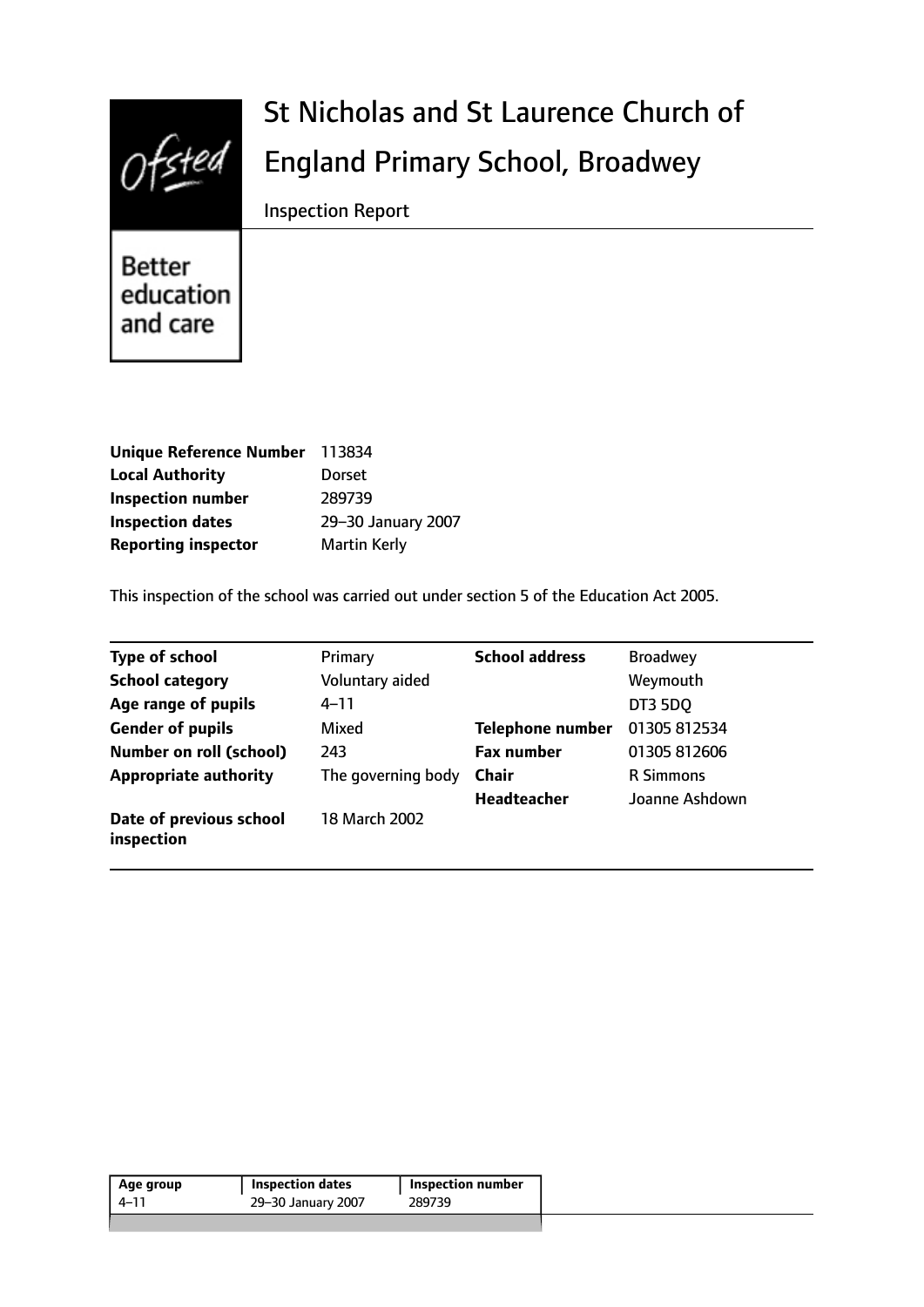© Crown copyright 2007

Website: www.ofsted.gov.uk

This document may be reproduced in whole or in part for non-commercial educational purposes, provided that the information quoted is reproduced without adaptation and the source and date of publication are stated.

Further copies of this report are obtainable from the school. Under the Education Act 2005, the school must provide a copy of this report free of charge to certain categories of people. A charge not exceeding the full cost of reproduction may be made for any other copies supplied.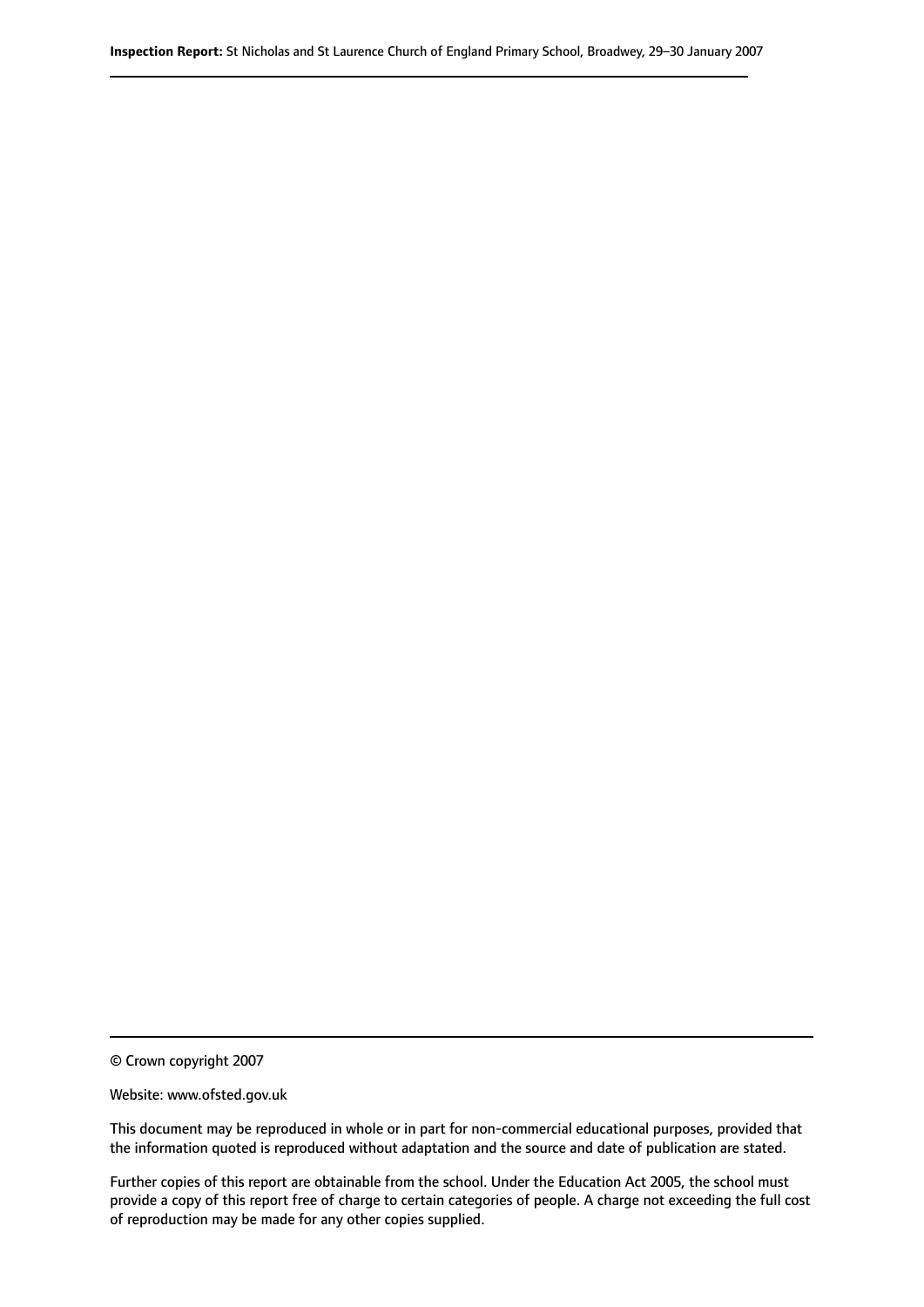# **Introduction**

The inspection was carried out by two Additional Inspectors.

## **Description of the school**

The school is of average size in a larger than average building. The number of pupils has declined significantly in the last four years, broadly in line with population changes in the area, although a small proportion of pupils have been transferred to schools in another area. Around half the pupils are in mixed year group classes. The admission number has recently been reduced from 45 to 30 for each year group. Almost all pupils are White British and speak English as their first language. The proportions of pupils with learning difficulties or physical disabilities and with statements of special educational need are lower than the national average, although their distribution between year groups is a little uneven. The school has had four headteachers since the last inspection in 2002. The current headteacher took up post in 2005.

### **Key for inspection grades**

| Grade 1 | Outstanding  |
|---------|--------------|
| Grade 2 | Good         |
| Grade 3 | Satisfactory |
| Grade 4 | Inadequate   |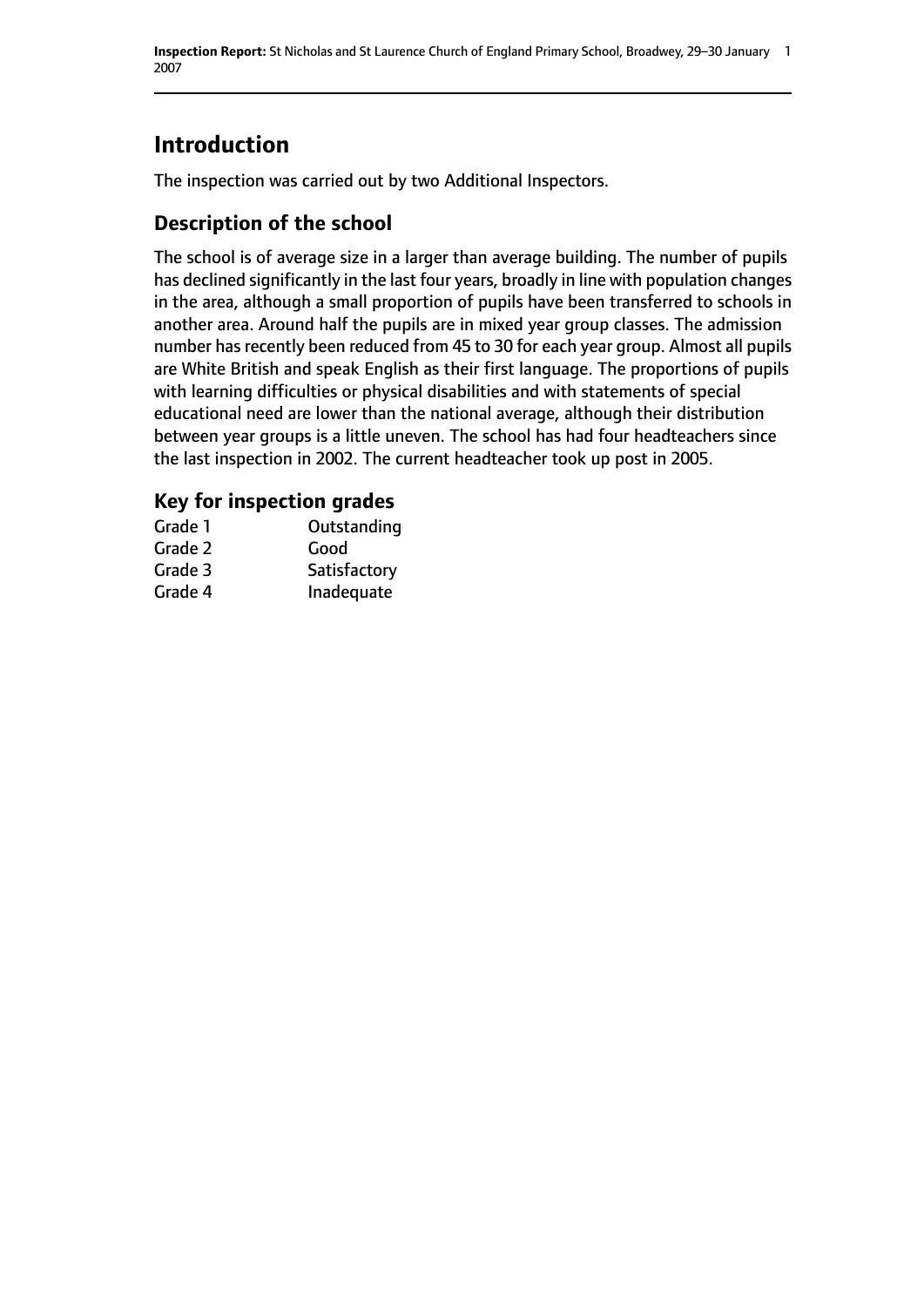# **Overall effectiveness of the school**

#### **Grade: 3**

This is a satisfactory school which is improving rapidly, following a period of uncertainty when it lost its sense of direction. It has a growing number of strengths, including pupils' personal development, the good progress made by older pupils and good features within leadership. It is responding well to some longstanding weaknesses related to inadequate achievement but has not yet fully overcome them. The school has a good understanding of its strengths and weaknesses and judges many aspects of its performance accurately. Although it is a shade over-generous in its judgements in a few important areas, including pupils' achievement, it is very clear about what needs to be done next. Improvements since the last inspection have accelerated in the last two years and the school is well placed to improve further.

The overall achievement of pupils is satisfactory and standards are average. In recent years, progress by many pupils in Reception, and in Years 1 and 2, has been too slow. Although this has been largely addressed, particularly in Reception, too many pupils have not yet caught up to where they should be by Year 3. As a result, they are still working below their full potential and national expectations for their age. Pupils' progress accelerates thereafter and in Year 6, many make excellent progress because of some outstanding teaching in their final year. The quality of teaching is improving, but remains too varied and consequently is satisfactory overall. The standards and quality in Reception are now good as a result of significant recent improvements to the quality of teaching. There is some good teaching elsewhere but a significant proportion, whilst satisfactory, does not lead to the rapid gains in learning needed for pupils to catch up from previous slow progress.

Pupils' personal development and well-being are good throughout the school and promoting this is a high priority within the school's aims. Pupils behave well and are exceptionally sensible when they move around the large building. The school makes sure that all pupils are well cared for and supported, and they receive good guidance. Parents are very positive about this aspect of the school's work. Typical of the comments received was, 'We are very pleased that despite the upheaval of the last three or four years, the school has retained its excellent pastoral care'. The curriculum is satisfactory and includes many good experiences for pupils outside the classroom and school day. However, the curriculum is not balanced. There is a heavy focus on literacy, with some activities failing to inspire pupils, and only limited planned opportunities to make links between other subjects.

Leadership and management are satisfactory. The headteacher provides good leadership and this has led to many recent improvements across the school. Increased monitoring of the whole school's performance is beginning to be delegated to members of the leadership team and subject leaders, but this shared monitoring practice is not fully established.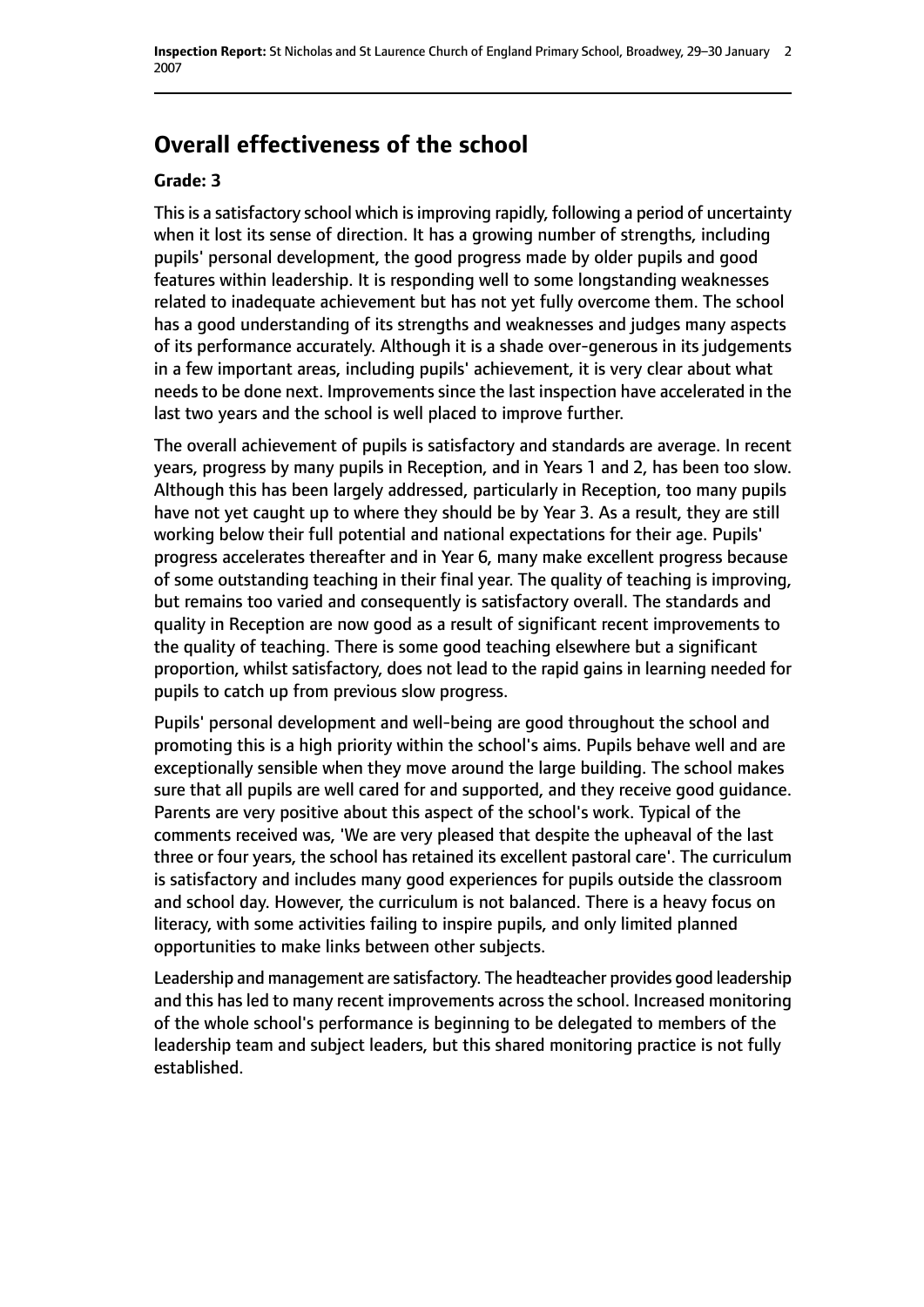### **What the school should do to improve further**

- ensure greater consistency in the quality of teaching and learning so that pupils make faster progress, particularly in Years 1, 2 and 3
- use creative ways to broaden the curriculum and ensure more links and a better balance between subjects
- strengthen the involvement of all staff with lead responsibilities in monitoring the performance of the school.

# **Achievement and standards**

#### **Grade: 3**

Standards are in line with the national average. The achievement of pupils of all abilities is satisfactory. The attainment of most children on entry to the school is broadly in line with national expectations. Progress by children in Reception was too slow for a number of years but this improved last year. Children in Reception this year are making good progress. Standards at the end of Year 2 have been consistently below the national average as a result of weak progress continuing in Years 1 and 2. Progress in these year groups is now improving and most pupils are on track to meet their targets by the end of Year 2, although standards in this year group remain below the national average. Older pupils have consistently made very good progress from their low starting points in Year 3. This continues and is a result of some inspiring teaching, particularly in Year 6. Standards at the end of Year 6 have fluctuated a little between average and above average. In 2005, they were above average, particularly in mathematics. In 2006, they were average in English and marginally above average in mathematics and science. The current Year 6 pupils are working effectively and are on track to meet their targets maintaining last year's broadly average standards.

## **Personal development and well-being**

#### **Grade: 2**

Pupils' spiritual, moral, social and cultural development is good, although their awareness of Britain's cultural diversity is limited. Relationships are strong and pupils reflect thoughtfully on how to care for others in assemblies. Pupils enjoy school activities, especially the various trips and outdoor activities. However, in some lessons, a few become uninterested and fidgety when required to sit on the carpet for long periods listening to a teacher. Although most pupils' attendance is good, overall attendance is below average. The school works effectively to improve the attendance of the very small minority of pupils whose attendance is poor. Pupils have a good understanding of how to stay safe and are aware of the importance of eating healthily and taking exercise. The recent renewal of the Healthy Schools Award indicates the good work that goes on in this area. Pupils contribute very well to the school and wider community. Many are keen to take on responsibilities, often competing for the right to care for younger pupils or answer the school phone. They are gaining a good range of skills and attitudes needed for their next stage of education and adult life.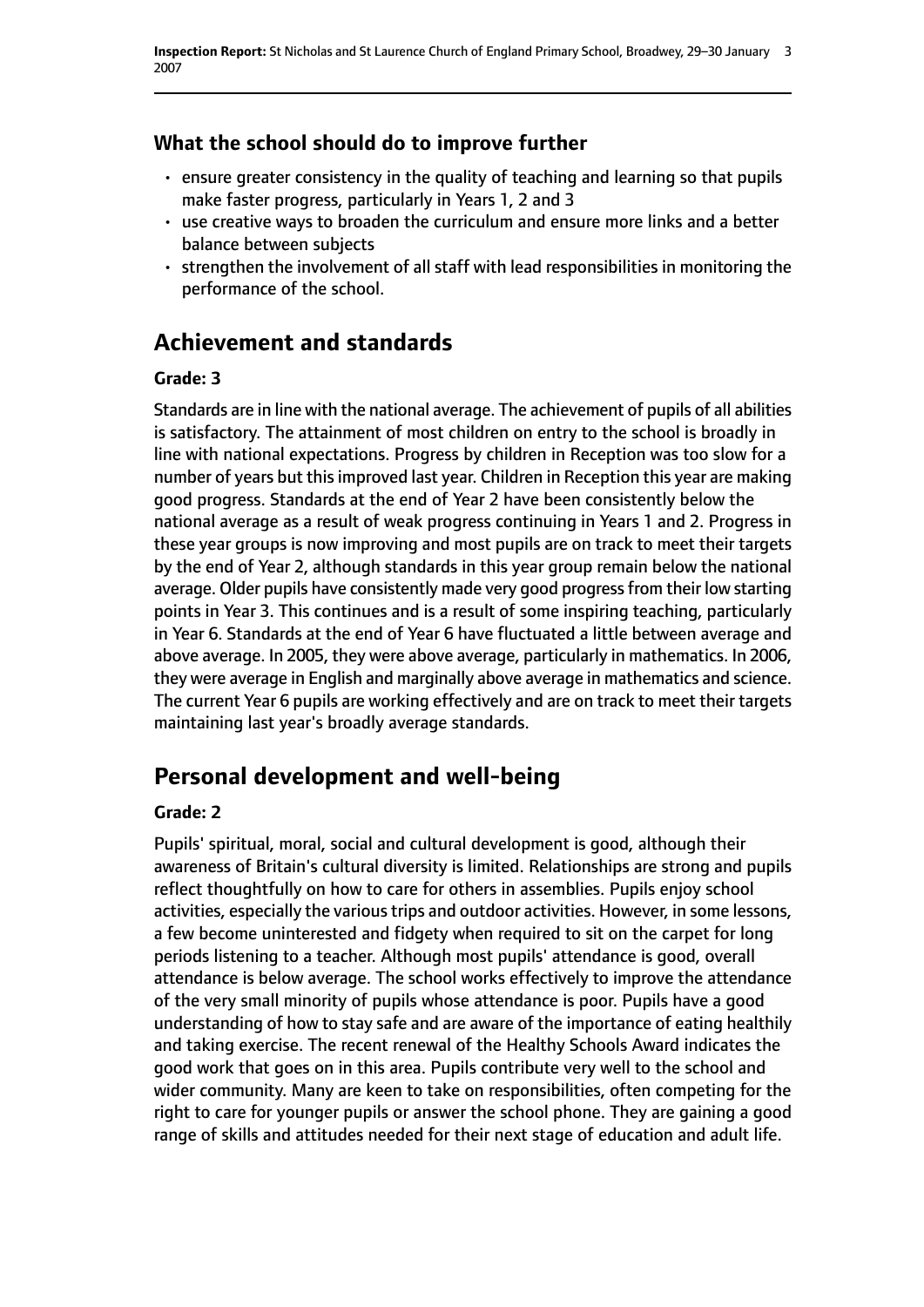# **Quality of provision**

## **Teaching and learning**

#### **Grade: 3**

The quality of teaching and learning is improving as a result of a number of important developments, including the appointment of new teachers and introduction of strategies to spread good practice. Nevertheless, the quality of teaching remains too varied. In Reception and Years 5 and 6, teaching is consistently good, and sometimes outstanding in Year 6. In these year groups, careful planning to match work to pupils' specific needs, imaginative activities, high expectations and a brisk pace all promote good learning. In Year 6, the pupils become very involved in their own learning, for example in the excellent ways they are helped to review their own writing. In Reception there is a good balance between teacher-directed and independent activities although limited direct access to outdoor facilities restricts children's opportunities to choose when they are going to work independently outside. In some lessons, particularly in Years 1 to 3, the planning does not take full account of the range of abilities, so that activities are not always matched to pupils' needs, and this slows learning. In some lessons, not enough is done to involve all pupils in thinking and contributing their ideas. As a result, some pupils become passive and 'switch off'. The deployment of teaching assistants is satisfactory. At times, the assistants contribute well, for example when leading a session on using computers or supporting pupils with complex problems.

#### **Curriculum and other activities**

#### **Grade: 3**

Most subjects are planned as discrete units of work and this means there is no systematic approach for making links between subjects or adopting a more flexible approach to the timetable. Some pupils, particularly those with learning difficulties or who are behind the standard expected for their age, spend up to two hours a day on assorted English activities. Some of these activities do not inspire the pupils who are often removed from the class and sometimes miss other subjects. The good personal, social and health education curriculum is being developed further with new materials and contributes successfully to the pupils' personal development. There are exceptionally good opportunities for pupils to take part in a wide range of stimulating activities beyond the classroom, including overnight camping and visits to France in Years 3 to 6. The curriculum is further strengthened by the contribution of specialist teachers and coaches in physical education and the arts.

## **Care, guidance and support**

#### **Grade: 2**

Pupils feel secure in school and confident that any problems they have will be resolved. There are good links with outside agencies to ensure coordinated support for those pupils with physical disabilities and other complex problems.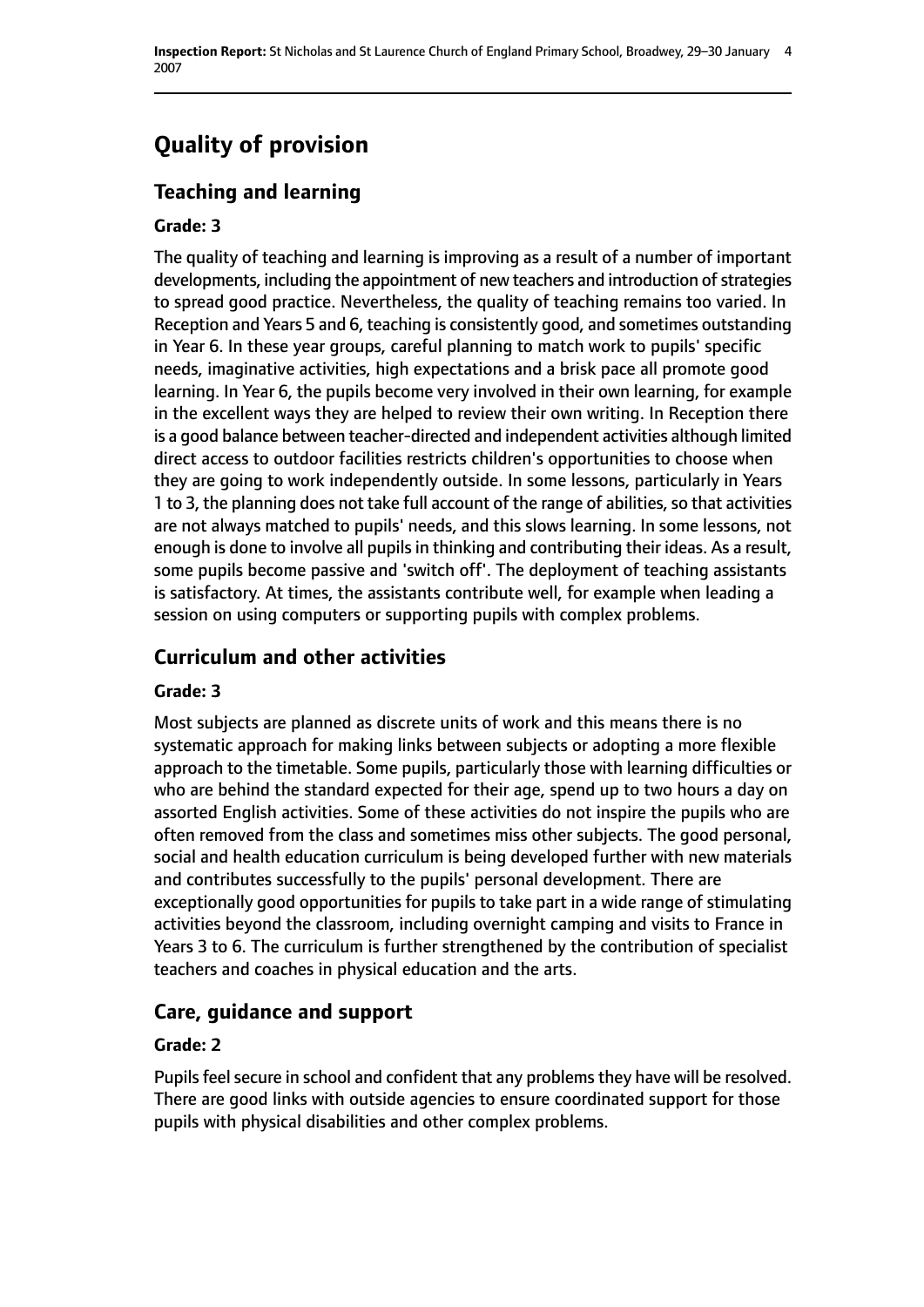The school carefully implements the statutory procedures designed to safeguard pupils and there is an ongoing training programme to keep staff up to date with requirements. Arrangements for providing academic guidance are good but there is some variation across the school. There are excellent procedures for older pupils who know exactly what they need to do next. Marking of work in Year 6 and in a Year 3/4 class gives pupils particularly clear guidance on how to improve. Some of the targets for pupils in Years 1 and 2 are too general, for example: 'My target is to get better at writing'. Such targets do not explain exactly what the pupil needs to practise or improve.

# **Leadership and management**

#### **Grade: 3**

The headteacher accurately assessed the strengths and weaknesses within the school on taking up her appointment. Many parents recognise the positive impact she is having. One summed up their views by saying, 'The arrival of this headteacher was like a breath of fresh air'. The headteacher has high expectations for pupils and of staff and is promoting a culture of continuous improvement. Individual members of the recently configured leadership team have introduced improved practices, for example in provision in Reception and approaches to teaching writing. The headteacher has established detailed and effective systems for tracking individual pupils' progress and this is helping to identify variations in achievement and increase progress. Little use is made of computers to make the storage and management of this data fully efficient. The headteacher has introduced a good range of formal and informal procedures for checking on the school's performance, many of which she carries out herself. Some teachers with lead responsibilities are beginning to play a more active role in these procedures, for example analysing data or observing lessons. However, they have had relatively little training or time for this and some of them have not yet gained a whole-school perspective within their area of responsibility. The governors fulfil their responsibilities well. They are involved in important decision-making and have a good understanding of the strengths and areas for development.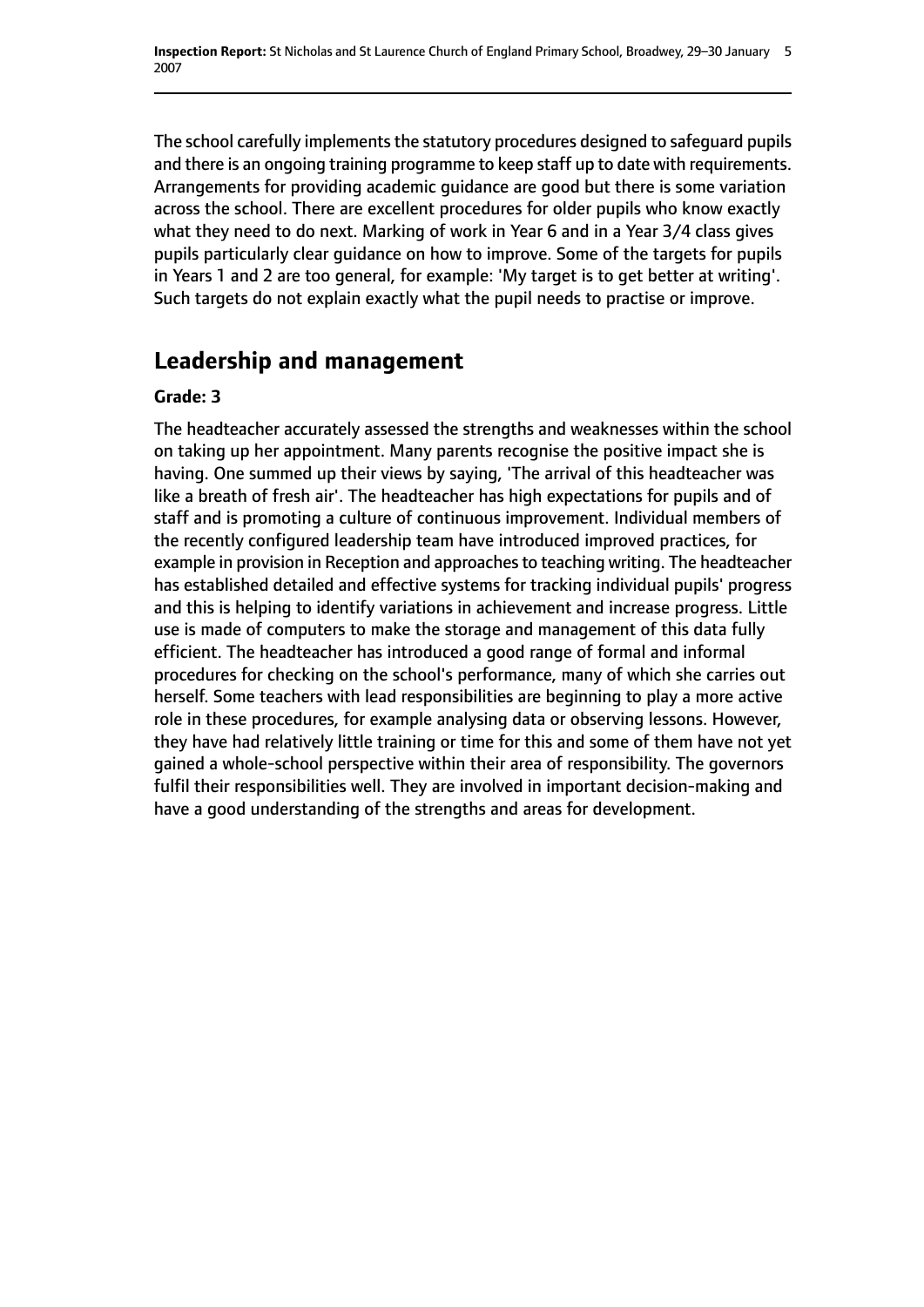**Inspection Report:** St Nicholas and St Laurence Church of England Primary School, Broadwey, 29-30 January 6 2007

**Any complaints about the inspection or the report should be made following the procedures set out inthe guidance 'Complaints about school inspection', whichis available from Ofsted's website: www.ofsted.gov.uk.**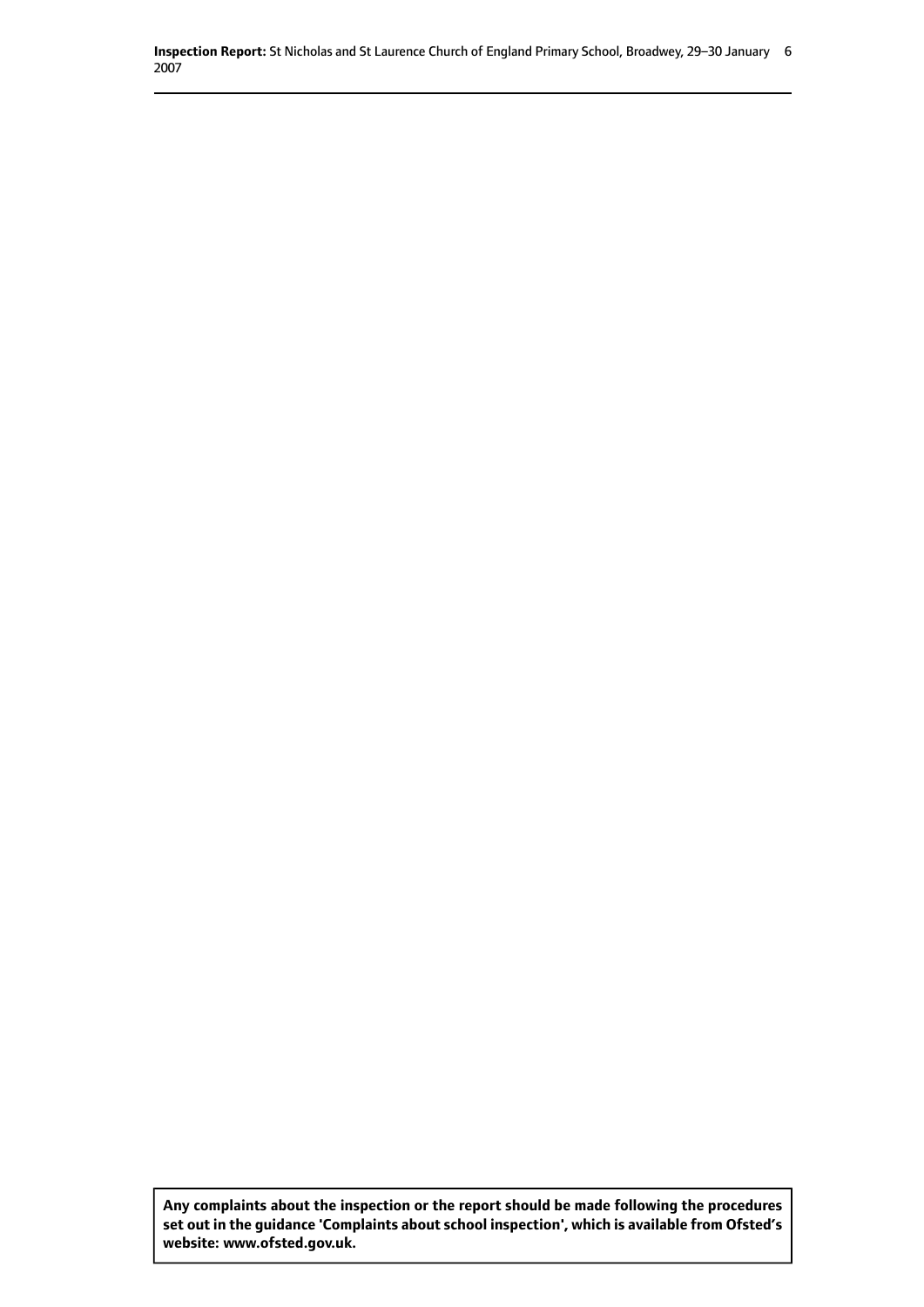**Annex A**

# **Inspection judgements**

| Key to judgements: grade 1 is outstanding, grade 2 good, grade 3 satisfactory, and grade 4 | School         |
|--------------------------------------------------------------------------------------------|----------------|
| inadeauate                                                                                 | <b>Overall</b> |

#### **Overall effectiveness**

| How effective, efficient and inclusive is the provision of education, integrated<br>care and any extended services in meeting the needs of learners? |     |
|------------------------------------------------------------------------------------------------------------------------------------------------------|-----|
| How well does the school work in partnership with others to promote learners'<br>well-being?                                                         |     |
| The quality and standards in the Foundation Stage                                                                                                    |     |
| The effectiveness of the school's self-evaluation                                                                                                    |     |
| The capacity to make any necessary improvements                                                                                                      |     |
| Effective steps have been taken to promote improvement since the last<br>inspection                                                                  | Yes |

#### **Achievement and standards**

| How well do learners achieve?                                                                               |  |
|-------------------------------------------------------------------------------------------------------------|--|
| The standards <sup>1</sup> reached by learners                                                              |  |
| How well learners make progress, taking account of any significant variations between<br>groups of learners |  |
| How well learners with learning difficulties and disabilities make progress                                 |  |

#### **Personal development and well-being**

| How good is the overall personal development and well-being of the<br>learners?                                  |  |
|------------------------------------------------------------------------------------------------------------------|--|
| The extent of learners' spiritual, moral, social and cultural development                                        |  |
| The behaviour of learners                                                                                        |  |
| The attendance of learners                                                                                       |  |
| How well learners enjoy their education                                                                          |  |
| The extent to which learners adopt safe practices                                                                |  |
| The extent to which learners adopt healthy lifestyles                                                            |  |
| The extent to which learners make a positive contribution to the community                                       |  |
| How well learners develop workplace and other skills that will contribute to<br>their future economic well-being |  |

#### **The quality of provision**

| How effective are teaching and learning in meeting the full range of the<br>learners' needs?          |  |
|-------------------------------------------------------------------------------------------------------|--|
| How well do the curriculum and other activities meet the range of needs<br>and interests of learners? |  |
| How well are learners cared for, guided and supported?                                                |  |

 $^1$  Grade 1 - Exceptionally and consistently high; Grade 2 - Generally above average with none significantly below average; Grade 3 - Broadly average to below average; Grade 4 - Exceptionally low.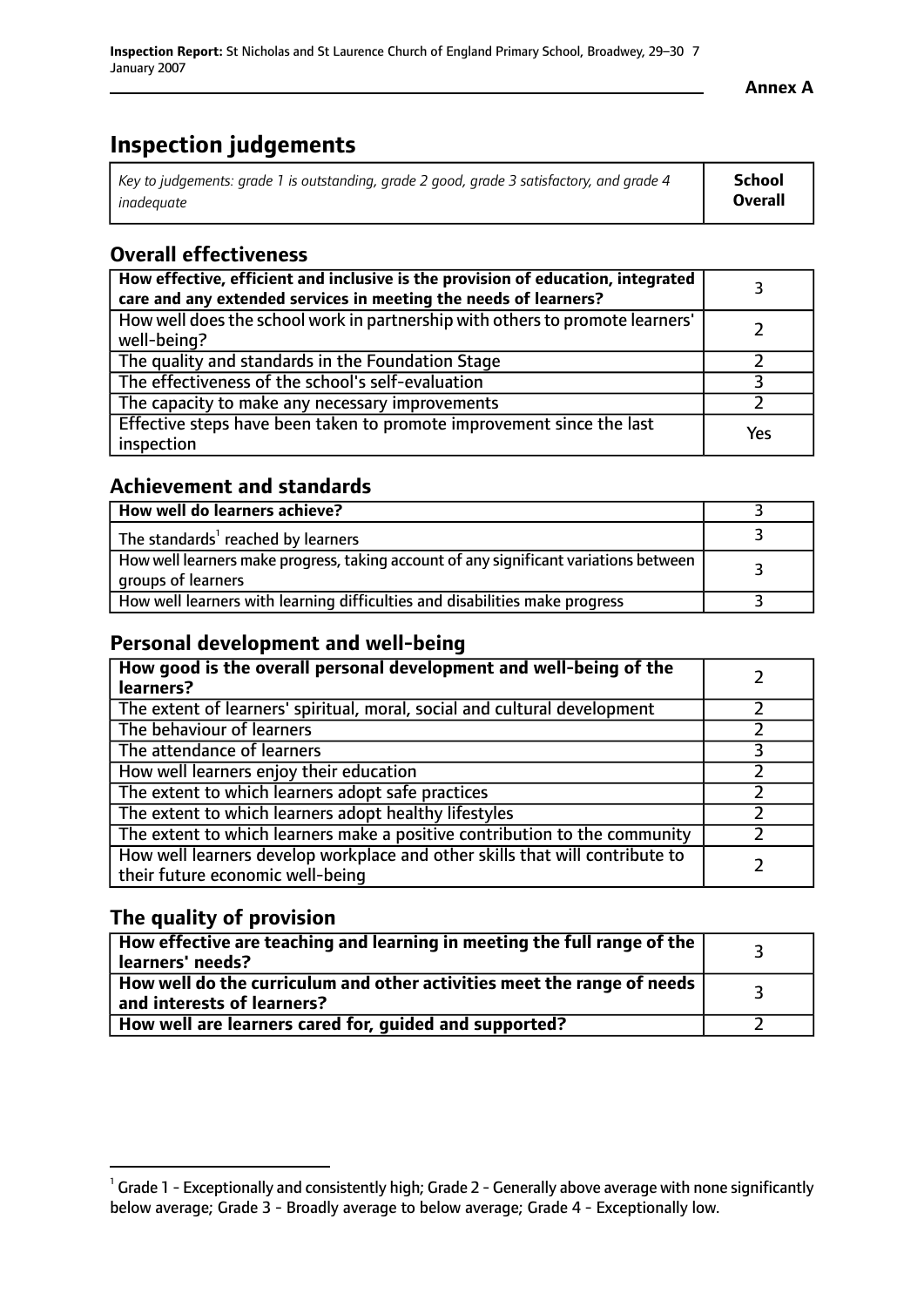$\overline{\phantom{a}}$ 

## **Leadership and management**

| How effective are leadership and management in raising achievement                                                                              | 3         |
|-------------------------------------------------------------------------------------------------------------------------------------------------|-----------|
| and supporting all learners?                                                                                                                    |           |
| How effectively leaders and managers at all levels set clear direction leading<br>to improvement and promote high quality of care and education |           |
|                                                                                                                                                 |           |
| How effectively performance is monitored, evaluated and improved to meet                                                                        | 3         |
| challenging targets                                                                                                                             |           |
| How well equality of opportunity is promoted and discrimination tackled so                                                                      | 3         |
| that all learners achieve as well as they can                                                                                                   |           |
| How effectively and efficiently resources, including staff, are deployed to                                                                     | 3         |
| achieve value for money                                                                                                                         |           |
| The extent to which governors and other supervisory boards discharge their                                                                      |           |
| responsibilities                                                                                                                                |           |
| Do procedures for safequarding learners meet current government                                                                                 | Yes       |
| requirements?                                                                                                                                   |           |
| Does this school require special measures?                                                                                                      | No        |
| Does this school require a notice to improve?                                                                                                   | <b>No</b> |